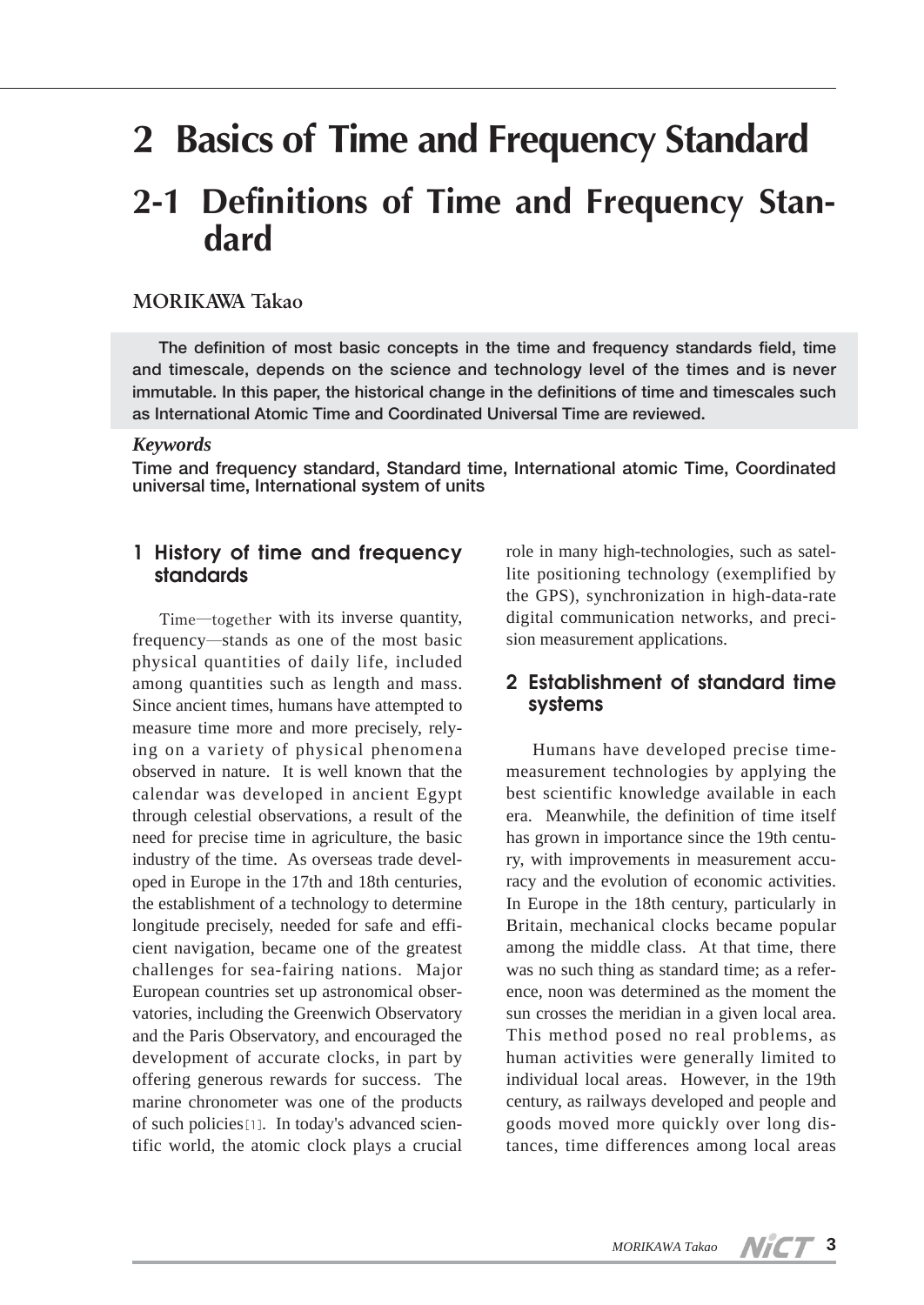became a problem. In response, the London and Northwestern Railway determined a standard time in 1848, based on the time in Greenwich, England. As this standard railway time gained acceptance, Greenwich Time became adopted by law in 1880 as British standard time[2]. At the same time, discussions were taking place regarding an international standard time, and in October 1884, the International Meridian Conference was held in Washington D.C. in the United States to discuss world standard time. The following points were agreed upon[3][4].

① A single prime meridian for all nations would be adopted in place of multiplicity of initial meridians.

② The adoption of the meridian passing through the center of the transit instrument at the Observatory of Greenwich would be proposed to member countries as the initial meridian for longitude.

③ From this meridian longitude shall be counted in two directions up to 180 degrees, east longitude being plus and west longitude minus. ④ A universal day would be adopted. This would not interfere with the use of local times. ⑤ The universal day would be a mean solar day, begin for all the world at the moment of mean midnight of the initial meridian, and be counted from zero up to twenty-four hours.

⑥ The astronomical and nautical days should start at midnight.

⑦ Angular space and time should be expressed by the decimal system.

Based on these resolutions, Japan issued Imperial Edict No.51, entitled "Initial Meridian Longitude Calculation Method and Standard Time" on July 13, 1886[4], the first establishment of a standard time in Japan. At this time, the second was defined as 1/86,400 of a mean solar day.

#### **3 The Convention of the Metre and definition of the second**

In the late 19th century, an important event took place with respect to the measurement of length, a physical quantity as basic as time:

the Convention of the Metre (Convention du Métre) of 1875. The Comité International des Poids et Mesures (International Committee of Weights and Measures, or CIPM) was formed below the governing organization Conférence Générale des Poids et Mesures (the General Conference on Weights and Measures, or CGPM, which met every four years). The Bureau International des Poids et Mesures (International Bureau of Weights and Measures, or BIPM) was then established to conduct various metrological activities under the control of the CIPM. After 1875, a number of metrological units, including time, were defined internationally within the framework of the Convention of the Metre. In Resolution 12 of the  $11<sup>th</sup>$  CGPM, 1960, the International System of Units (SI unit) was established, and remains in use to this day[5]. SI units can be classified into basic units and derivative units, combinations of basic units. This method of dividing units into two classes is not uniquely determined by physics but is in fact somewhat subjective. Nevertheless, from viewpoints of international exchange, education, and research, there were many advantages to the establishment of a single, practical, international unit system. Considering these advantages, the CGPM has adopted seven clearly defined units (the meter, the kilogram, the second, the ampere, the Kelvin degree, the candela, and the mol, the last of which was added to the original basic units in 1971) and 27 derivative units (including frequency). However, although the official definitions of SI units are authorized by the CGPM, these definitions are not immutable. They reflect the progress of science and technology in each era and are subject to corresponding revision. In this context, in 1927 the CIPM established a committee to discuss a number of issues, including revisions to the definition of the various units. In particular, the group thus formed―the Consultative Committee for Time and Frequency (CCTF)―convened to discuss the definition of the second. As mentioned earlier, the second was initially defined as 1/86,400 of a mean solar day. However, astro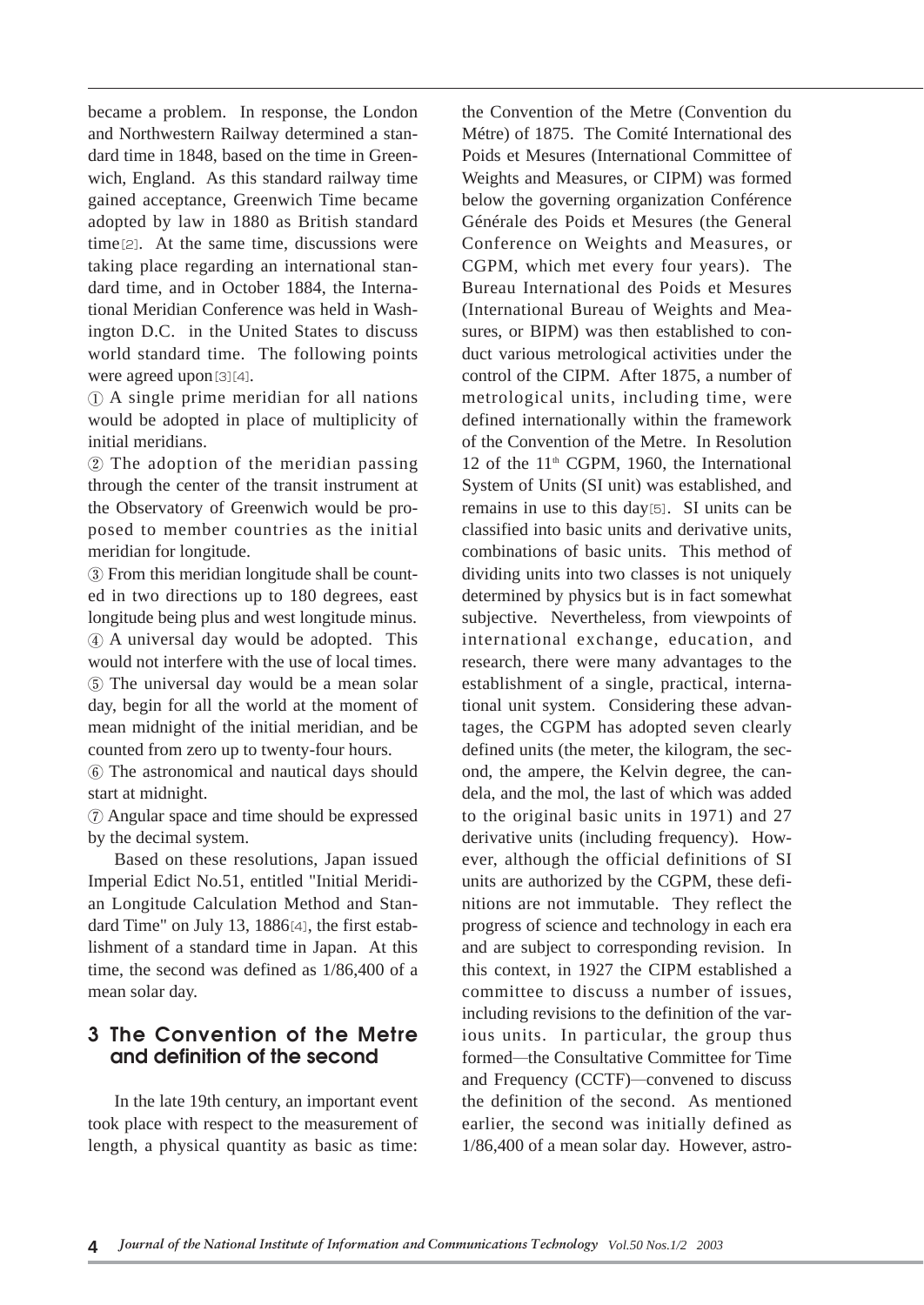nomical measurements had indicated that the irregularity of the Earth's rotation affected the accuracy of time measured in this manner. Thus the  $11<sup>th</sup>$  CGPM, 1960 adopted the following definition of the second[5], based on the solar year as defined by the International Astronomical Union.

"The second is the fraction 1/31,556,925. 9747 of the tropical year for 1900 January 0 at 12 hours ephemeris time."

This definition, however, posed a problem in that long-term astronomical observations would be required to provide accurate measurements of the second. Meanwhile, the Cs atomic frequency standard, developed in the rapidly evolving field of microwave spectroscopy, was found to be able to determine the length of a second with a much higher degree of accuracy. From 1955 to 1958, the British NPL and the American USNO jointly measured the frequency of a Cs frequency standard based on ephemeris time[6]. Using the results of this measurement, the definition of the second was revised as follows by the 13<sup>th</sup> CGPM in 1967-1968[5].

"The second is the duration of 9,192,631,770 periods of the radiation corresponding to the transition between the two hyperfine levels of the ground state of the cesium 133 atom"

The above definition assumes that all the Cs atoms are in the ideal state, free of any physical disturbance. This definition was epoch-making in the sense that for the first time in the history humans adopted the atomic time in stead of astronomical time, the latter having served as the reference for time since pre-Egyptian eras. In practice, however, many national time and frequency standard authorities had adopted atomic time scale prior to the 13<sup>th</sup> CGPM. To bestow official authorization on the use of atomic time, it was requested in Resolution 1 adopted at the 14<sup>th</sup> CGPM 1971 that the CIPM define International Atomic Time (TAI) and that it take the necessary steps to effect the worldwide adoption of TAI, in cooperation with associated international organizations. Based on this request, the CIPM defined TAI as follows.

"International atomic time (TAI) is the time reference coordinate established by the Bureau International de l'Heure on the basis of the readings of atomic clocks operating in various establishments in accordance with the definition of the second, the time unit of time of the International System of Units."

The definition of TAI was revised as follows in 1980 based on the theory of relativity [5].

"TAI is a coordinate time scale defined in a geocentric reference frame with the SI second as realized on the rotating geoid as the scale unit."

We cannot ignore the effects of relativity when considering precise time in the context of modern science and technology. The effects of relativity on space-time have been discussed in detail elsewhere[7]. Note that TAI is designated as starting at 0 sec 0 min 0 hr on January 1, 1958 of UT1. Until 1969, TAI was provided by averaging the times of the atomic clocks in what was then the Bureau International de l'Heure. Since 1969, TAI has been provided by averaging the atomic clocks of research institutes in many countries, in order to improve the reliability and short-term stability of TAI[8]. Most of the clocks used to determine TAI are commercial Cs atomic clocks with accuracies of approximately 10-12. Thus to increase the accuracy of TAI, frequency calibration using a primary frequency standard becomes very important. As a case in point, in 1976, all the primary Cs frequency standards of the U.S. NBS (now NIST), the Canadian NRC, and the German PTB indicated that the determined TAI frequency was higher than the defined value by a margin of approximately  $10^{-12}$ . A frequency correction of  $-1\times10^{-12}$  was therefore made to TAI on January 1, 1977.

Currently time is no longer based on astronomical time but rather is described in terms of atomic time. However, since we continue to live on Earth, universal time based on the Earth's rotation is still widely used. This universal time, however, is irregular and tends to result in delay in the long term, as it is based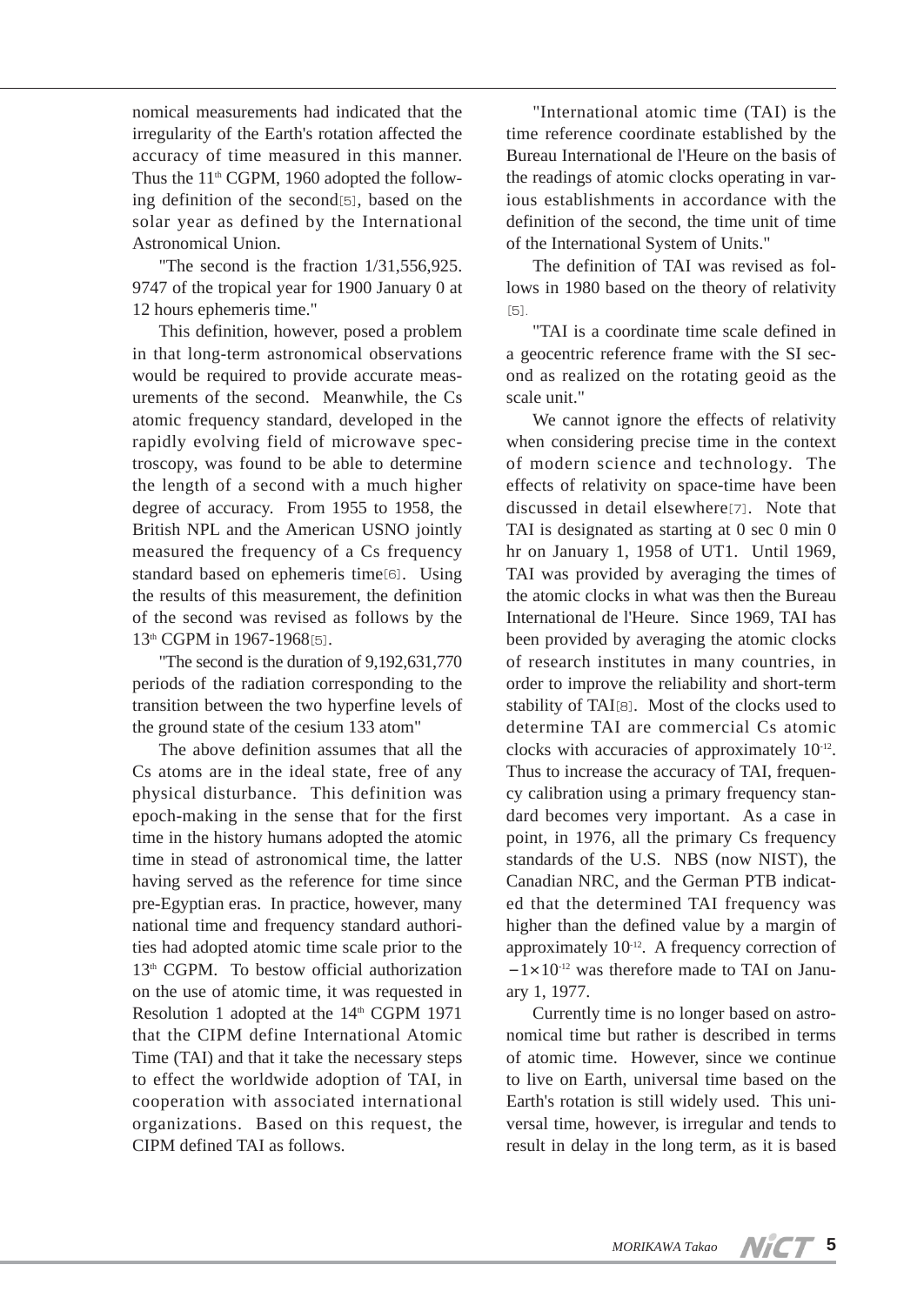on the Earth's rotation. As a result, UT will gradually fall behind TAI if left uncorrected. Coordinated Universal Time (UTC) is a time scale generated by applying TAI the so called "leap second adjustment," which adds or removes one second to TAI as necessary in order to reduce the discrepancy between TAI and UT within 0.9 sec. Individual national time and frequency standard authorities provide UTC or the standard time offset from UTC by an integral number of hours through standard frequency and time signals emissions. UTC is therefore defined as follows, not by the CGPM but rather in accordance with Recommendation ITU-R TF460 of the International Telecommunication Union (ITU) in charge of general telecommunications, including standard radio.

"UTC is the time scale maintained by the BIPM, with assistance from the IERS, which forms the basis of a coordinated dissemination of standard frequencies and time-signals. It corresponds exactly in rate with TAI but differs from it by an integral number of seconds. The UTC scale is adjusted by the insertion or deletion of seconds (positive or negative leap seconds) to ensure approximate agreement with UT1."

As UTC prevailed in terms of international use, the  $15<sup>th</sup>$  CGPM, 1975, Resolution 5 recommended the use of UTC as follows[5].

"The 15<sup>th</sup> Conférence Générale des Poids et Mesures, considering that the system called "Coordinated Universal Time" (UTC) is widely used, that it is broadcast in most radio transmissions of time signals, that this wide diffusion makes available to the users not only frequency standards but also International Atomic Time and an approximation to Universal Time (or, if one prefers, mean solar time), note that this Coordinated Universal Time provides the basis of civil time, the use of which is legal in most countries, judges that this usage can be strongly endorsed."

Today the UTC has gained wide acceptance as a reference for time in a range of societal applications; Germany, for example, adopts middle European time as "legal" time, determined as one hour ahead of UTC, and has appointed the PTB as the organization in charge of realization of this time scale. Reference[9]describes the details of the ways in which UTC and TAI are internationally determined and the history of leap seconds.

In addition to TAI and UTC, the GPS time has emerged as an important element in the time and frequency standard field. GPS time commenced at a UTC time of 0 hr, January 5, 1980 (USNO). This time is regulated to synchronize UTC (USNO) within a margin of error of  $1 \mu$ sec, although the leap seconds used in UTC are not employed[10].

#### **4 New trends in unit definitions**

The definition of a physical quantity gains the practical meaning for the first time when it is physically realized. Such definitions thus depend significantly on the level of available science and technology, and must be revised as necessary. As is well known, the definition of length, previously based on the wavelength of radiant light from Kr atoms, was modified in the  $17<sup>th</sup>$  CGPM, 1983, at which point a meter came to be defined as "the length of the path traveled by light in vacuum during a time interval of 1/299,792,458 of a second." This modification was a result of improved accuracy in the measurement of standard time; the new definition thus offered greater accuracy than available under the Kr standard.

Currently, the accuracy attained by the Cs atomic clock is  $10^{-14}$  to  $10^{-15}$ , the highest level of accuracy in the measurement of any physical quantity. However, the current definition of time is already about 40 years old, and with the remarkable recent progress in laser technology, it appears possible that the degree of uncertainty in the standard frequency for light will be reduced to the order of  $10^{-18}$  or so $[11]$ . Accordingly, the present time and frequency definition, relying on the Cs atom, may in the future be redefined in terms of the frequency of light. Any research on time and frequency standards must be pursued in view of this and other trends.